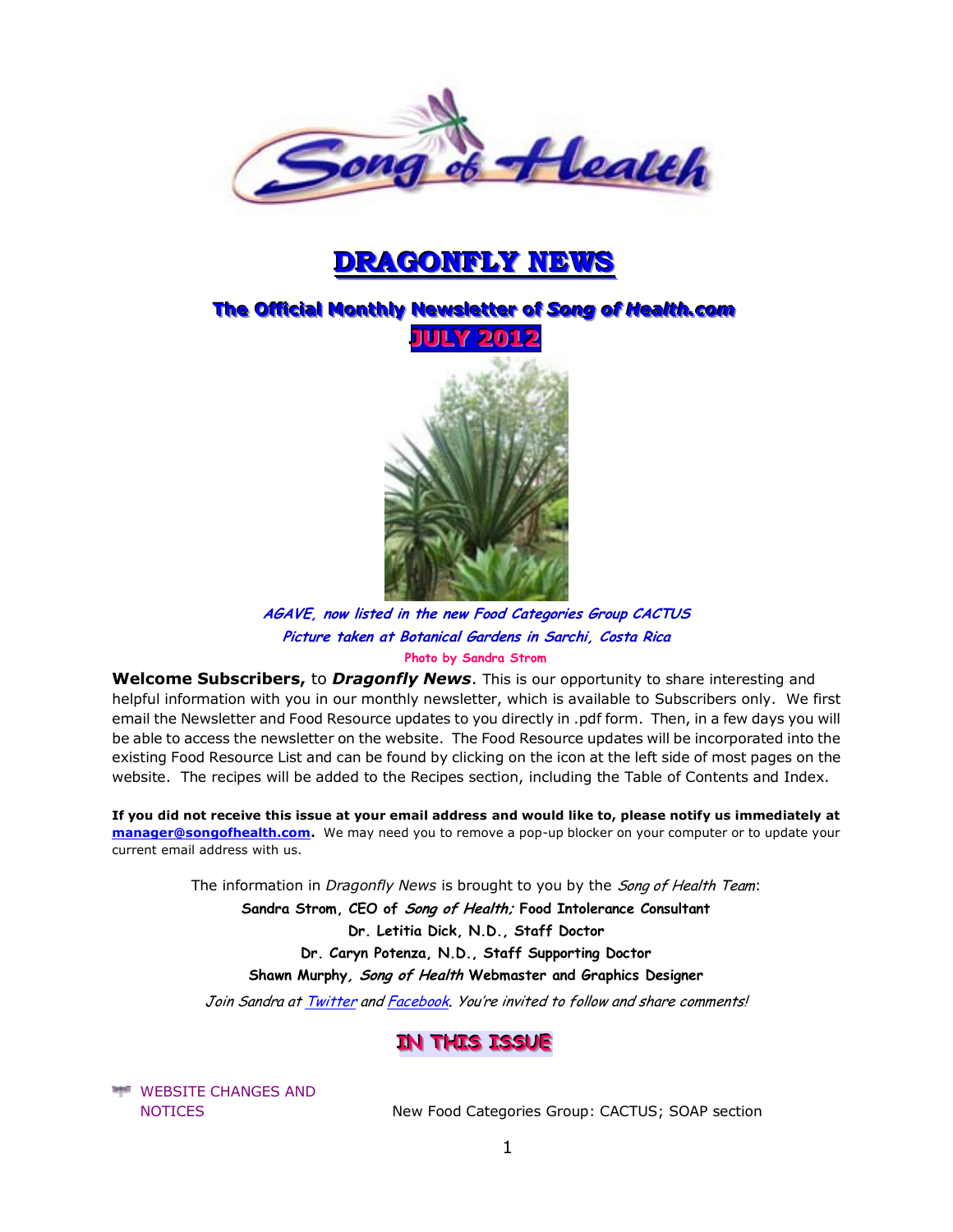| SUBSCRIBERS SPOTLIGHT:<br>국수의                        | Stories, Comments, Questions Asked and Answered                           |
|------------------------------------------------------|---------------------------------------------------------------------------|
| <b>FOOD LABEL QUIZ</b><br>295                        | Can You Guess The Food Categories of<br>Ingredients Listed on This Label? |
| $\blacktriangleright$ <i>New</i> $\sim$ SOAP CORNER: | <b>Updates</b>                                                            |
| SHARING EXPERIENCES:                                 | "NEW CATEGORY: THE CACTUS FAMILY"<br><b>By Sandra Strom</b>               |
| <b>RECIPES:</b>                                      | <b>VEGETABLES:</b><br>ASPARAGUS AND TOMATO VINAGRETTE (Served Cold)       |
| <b>THE FOOD RESOURCE UPDATE:</b>                     | <b>JULY 2012</b>                                                          |

#### *The Carroll Institute of Natural Healing*

is an educational opportunity for Naturopathic physicians and students to further their education in the classical methods of Naturopathy, not otherwise taught in the Naturopathic colleges. This is where physicians and students learn about the Carroll Food Intolerance Evaluation methods, constitutional hydrotherapy and other important methods handed down by Classical Nature Doctors.

#### *Song of Health* **and** *The Carroll Institute of Natural Healing* work

together to reach as many people as possible in order to educate and help in understanding the importance of avoiding personal food intolerances, applying Classical Naturopathic methods of healing, and naturally restoring the body to health.

*We invite everyone to contact us with any questions you may have at [manager@songofhealth.com.](mailto:manager@songofhealth.com)* 

Song of Health.com actively promotes physicians and professionals who support our work, and companies who act with integrity and are honest about their products and services. Check out your [Goods and Services section](http://www.songofhealth.com/goods.html) at Song of Health.com. **Those interested in advertising at Song of Health.com,**  please go to<http://www.songofhealth.com/advertising.html> or email us at [advertise@songofhealth.com.](mailto:advertise@songofhealth.com)

# **WEBSITE CHANGES AND NOTICES**

**New Food Categories Group: CACTUS.** (See below under Questions Asked and Answered, Email Correspondence, email from Dr. Tish.) Per our doctors' new findings, we have added the category CACTUS to the Food Categories section.



344

**THE SOAP SECTION**: New soaps available. See below in The Soap Corner. Note: Descriptions and ingredients now list the food intolerance category Cactus as present in all the soaps (Jojoba Oil).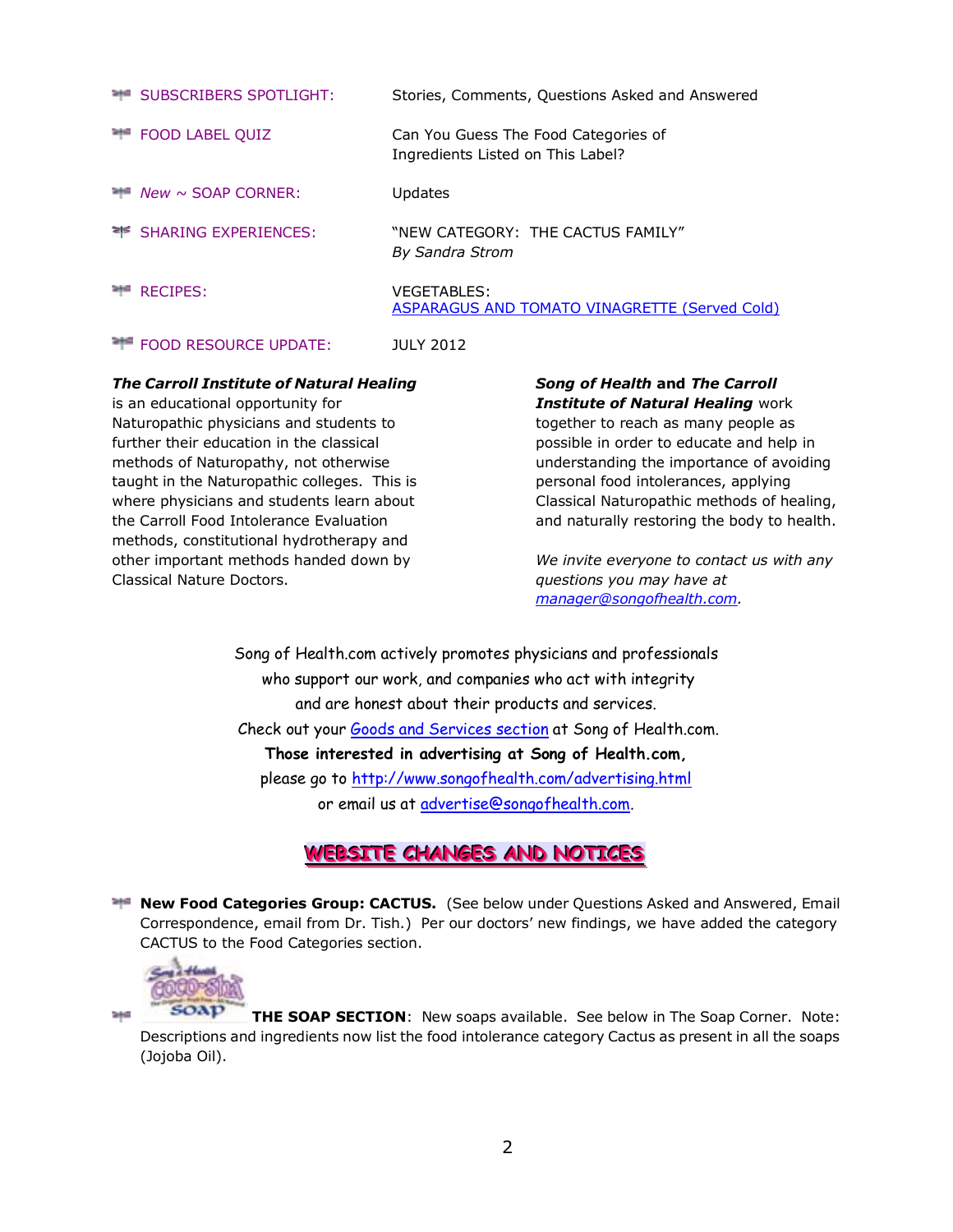#### **Subscribers, you receive 14% discount on each and every bar of soap just by using the promo code yummy soap ~ available only to you! To receive your discount, enter in the box provided at time of payment: yummy soap**

# **ARE YOU SIGNED UP ON THE ALERT LIST YET?**

Stay notified of any new posts in The Forum and emails sent to us regarding all of your family's personal food intolerances.

**To be on the list [contact us at manager@songofhealth.com](mailto:contact%20us%20at%20manager@songofhealth.com)**.

# **WAYS TO SAVE \$\$ ON YOUR NEXT SUBSCRIPTION RENEWAL:**

#### **Give and you shall receive!**

Honor your friends and family with a subscription to SONG OF HEALTH. For your generosity **YOU** will be honored with **an additional 10% off your next subscription or** 

**a free bar of <b>difficient** soap!

**Refer a new subscriber and receive an additional 10% off your next renewal or a free** bar of **COUNT** soap!

To receive your discount coupon, email **[manager@songofhealth.com](mailto:manager@songofhealth.com)** and tell us the name of the person you are referring. Once they subscribe, you will receive your 10% discount or free bar of soap. *It's that easy*! **To order: Contact [manager@songofhealth.com](mailto:manager@songofhealth.com)**

**+**

*TAKE ADVANTAGE OF ADDITIONAL DISCOUNTS WHEN YOU RENEW YOUR SUBSCRIPTION.*

**Renew 6 months early** and receive additional months and \$\$ off!

**H** Use the promo codes in the renewal notifications emailed to you for other special discounts!

**If you need help or have any questions, feel free to [contact me.](mailto:manager@songofhealth.com?subject=contact%20us)** 

**~~~~~~~~~~**



*SUBSCRIBERS SPOTLIGHT*

# STORIES, COMMENTS AND QUESTIONS

**What information would you like to have in your newsletter?**

Our goal is to serve you. Please help us by sharing what you would like to see in *Dragonfly News* and we will do our best to accommodate you. We also invite you to share other suggestions, comments and favorite recipes with us. **Please contact us at: [newsletter@songofhealth.com.](mailto:newsletter@songofhealth.com)**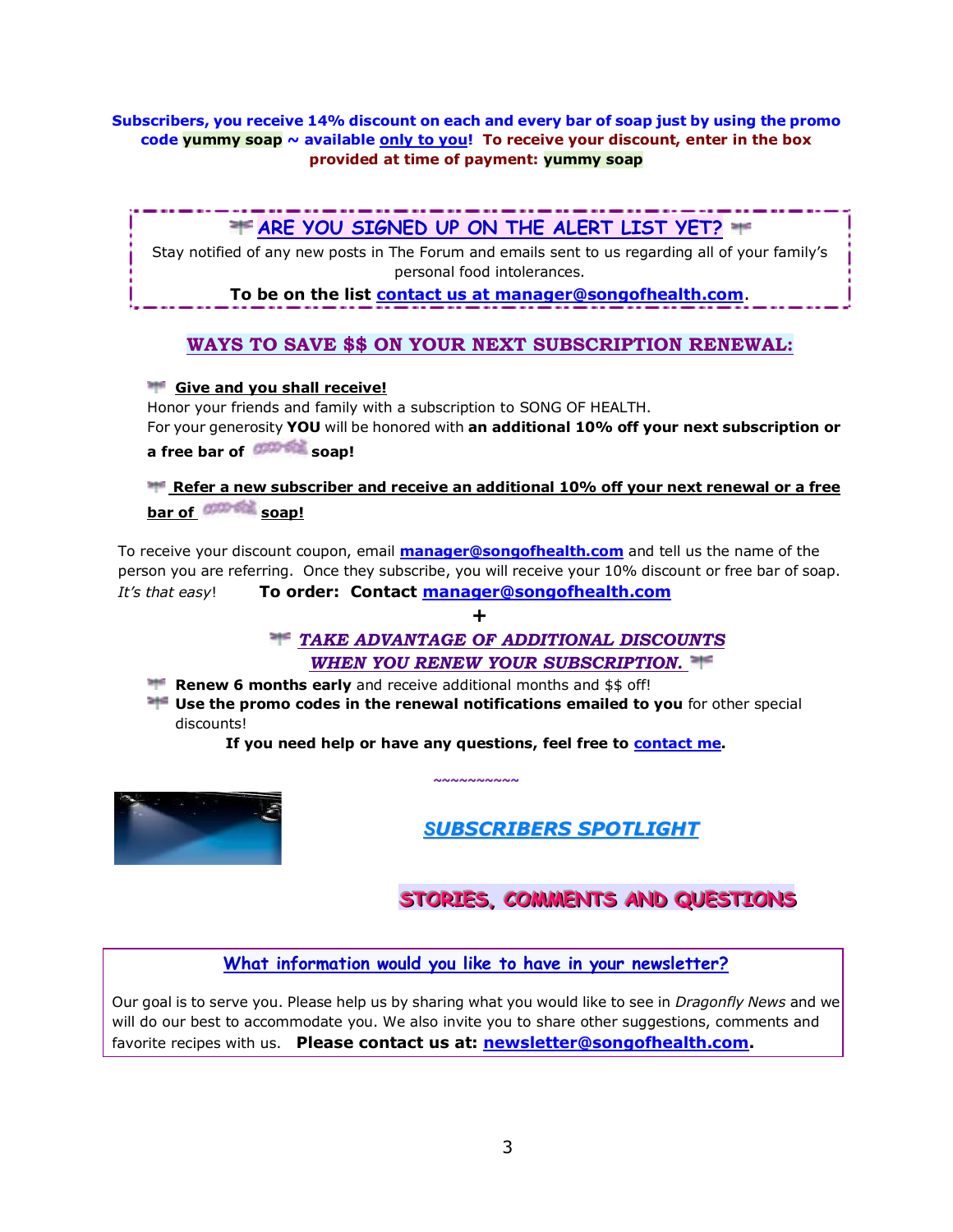#### *Share your story with others.*

#### **SUBSCRIBERS, Please help others by**

**sharing your story.** When you allow us to publish it in *Dragonfly News* and *Subscribers' Testimonials,* a dedicated section at *Song of Health*, you provide the opportunity to reach out to those who still suffer but are apprehensive that our dietary lifestyle will work for them. By reading about how our lives were dramatically changed, we can help others. **WE WOULD BE HONORED TO INCLUDE YOUR STORY** about how you came to follow the Carroll Food Intolerance way of life. We reserve the right to edit for grammar and spelling correctness, however we will not change your story content. You will receive the draft prior to publishing for your approval.

IF YOU PREFER US TO HELP YOU WRITE YOUR STORY, WE WILL BE HAPPY TO. JUST ASK!

Please email your contribution to manager@songofhealth.com.

Thank you for helping us to achieve our goal of reaching others in order to provide help, hope and answers. The more we give away, the more we receive!

**A note of encouragement:** A Subscriber was concerned that her story was uninteresting. **There is no such thing as a boring, uninteresting story!** We are here to support each other and every contribution helps, no matter how small or large the content. Please don't let that stop you! We invite you to check out **[Subscribers Testimonials](http://www.songofhealth.com/testimonials.html)** to read what Subscribers have shared. **Thank you.**

# **QUESTIONS ASKED AND ANSWERED:**

#### $E$ mail *Co*rrespondence:

*Song of Health has been given permission by our Subscribers to share the following with you, so that we may all benefit.*

**From R, June 20th:** Hi. Would you know of any flax oil supplement, magnesium supplement and progesterone cream for fruit intolerant group, who cannot mix potato and dairy, please? Thank you very much for your time.

**Reply From Sandra:** Hello R, my best advice is to contact either [your Naturopath], or you can contact Windrose Clinic in Spokane, Washington: 509-327-5143. They carry many wonderful supplements that have all been evaluated, and they can help. My recommendation is to always contact your own personal physician first, though, as he knows you best and what your personal needs are. Either way, both clinics are glad to help you find what will work for you.

Also, I want to be sure you received your soaps. I'd also be grateful to have your feedback on them when you use them.

**R:** Hi. Thank you very much for the information. Yes I received the soaps and they are great. Can I use them as shampoo too? Thank you.

**Sandra:** Glad you're enjoying the soaps. Yes,

it  $\lceil$   $\frac{1}{2}$  does work well as shampoo. It takes a bit more rubbing than shampoo to get a lather going, but it cleans well. I use strong nettle tea as a hair rinse/conditioner following, and all the soap washes out. Let me know what you think if you try it. One thing about the soaps is they are very long lasting, as they are cured for a long time and the cocoa butter makes them hard.

**R:** Thank you so much for the information. I am very sensitive to almost everything. If you know of any make up, body lotion, face moisturizer, hair spray, mousse, hair gel and deodorant and toothpaste also, please let me know. I have to avoid fruits; also not mixing potato and grain. But I am sensitive to perfume, fragrances, chemicals and some natural products in makeup and other products (not sure to what). Thank you very much for your time.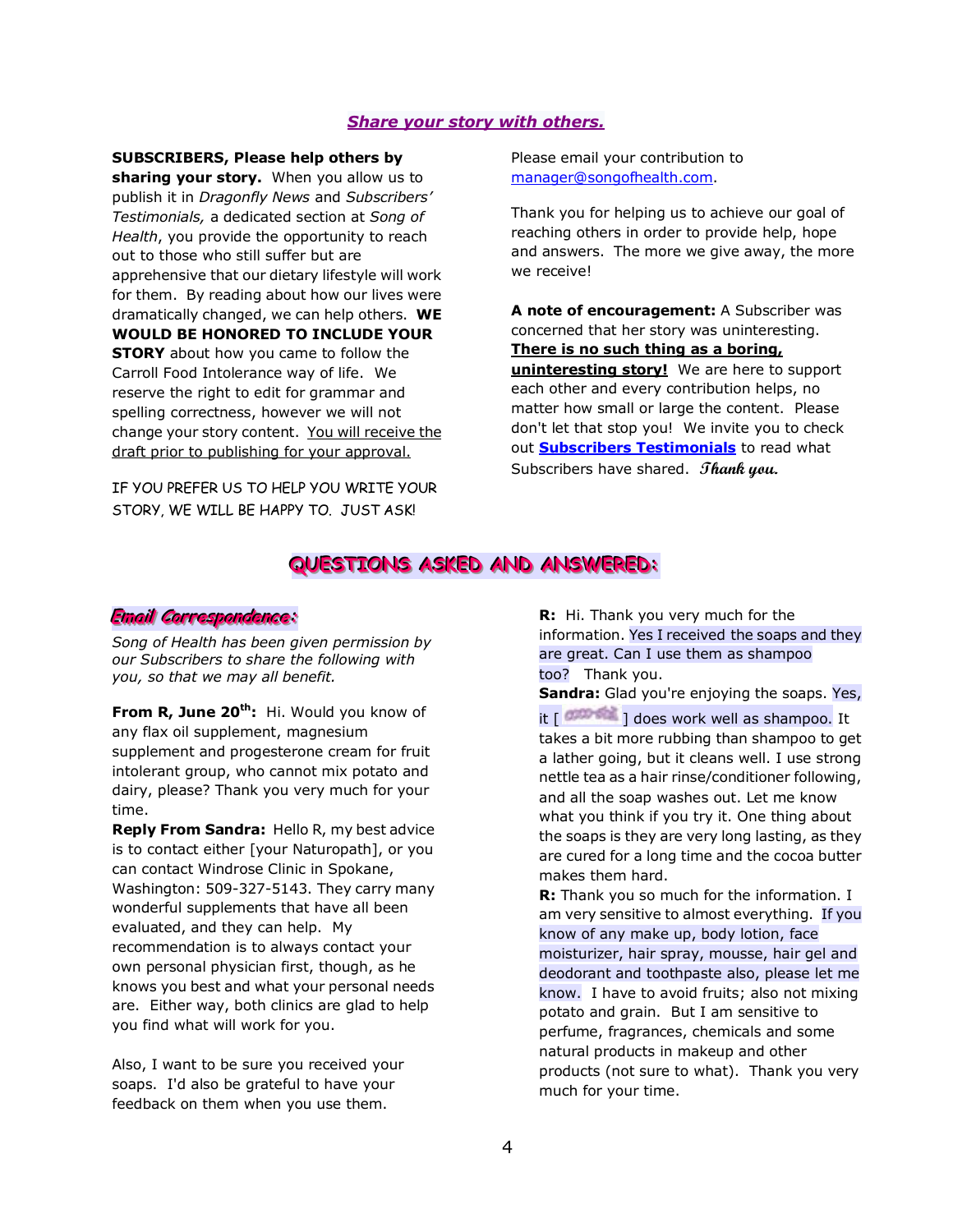**Sandra:** Cosmetics is a very tough issue for fruit intolerance, as most of the products contain some fruit derivative. I am potato intolerant (and fruit/sugar combo). When I use foundation makeup, I use the brand Zia; however, I believe they are difficult to find anymore. So my finish powder is now Mineral Fusion. I have very sensitive skin and have been good with both brands. I just went on Mineral Fusion's website and their foundation products do contain fruit. Most of the time our doctors recommend finding a product that best agrees with you, as finding your food-intolerance-free products is so tough.

I'm forwarding your question to Dr. Caryn Potenza at Windrose Clinic. I think I remember her having some information on certain skin products.

*Editor's Note:* As a reminder to R's quest for toothpaste and deodorant that is fruit-free: Baking soda used as tooth powder is fruit-free. For a deodorant powder, use ½ each of corn starch (grain) and baking soda, mixed well. The corn starch absorbs sweat naturally and the baking soda deodorizes.

**From Dr. Christopher Kozura (per FB),** 

**June 20th:** Many of you already know the dirty dozen but this breaks it down to the amount of different pesticide residues they have on each of the dirtier ones. Thank you organic farmers, especially the ones that treat your soil like gold. I bow to the sustainable organic farms out there. EWG's 2012 [Shopper's Guide to Pesticides in Produce.](http://www.ewg.org/foodnews/)

*The following is from our Subscriber and supporting physician Dr. Kozura, ND. and may not necessarily be the opinion of our staff:*  **From Dr. Christopher Kozura (per FB), June 27th:** Cow hormones in milk, like mayer hormones (Prempro) for women taking them during menopause, just may increase your chance of diseases like heart disease. I like all the propaganda that comes as conversation in my office that soy is bad for you because it has phytoestrogens. The soy is at least not actual hormones in your food on a daily basis if you are a milk drinker or dairy eater.

Counterpoint: On the other hand it may make you younger, as the highest amount of hormones that humans produce is during puberty. Therefore, maybe a little dose of hormones from cows and horses may help us live younger, and it may be just something else that caused the heart disease. The hormones from cow's milk just gets you to puberty quicker. Hey, I know the hormone story is not easy to understand, but we at least need to know stuff like pregnant cow hormones are in our milk. The guys might be concerned about this though.

**From Dr. Tish, July 9th:** The Cactus group is a new group we have just discovered. It came about when patients began complaining about reacting to Agave. We found a few people who couldn't have Agave, so then we started sorting out this category. These people also react to Aloe, Pineapple, Sage (cooking sage), and Prickly Pear, along with the Cactus botanical we use in our heart formulas. This would also include Tequila.

So, Pineapple is a cactus, not a fruit. Many canned pineapples do contain citric acid, which makes that canned product fruit, however.

That's what I know so far. We are still sorting out this group. It came as quite a surprise. We just started working on this a few months ago.

#### **From The Forum:**

IMPORTANT NOTICE: At this time, due to work overload and shortage of time, our doctors are not able to answer your questions in the category

**REMEMBER TO GO T[O THE FORUM](http://www.songofhealth.com/subscribers/forumintro.html) TO SHARE - AND ACCESS – MORE QUESTIONS AND COMMENTS!** 

**IMPORTANT NOTE:** When posting a question or comment in The Forum to a thread that is not recent (within the current week), PLEASE CREATE A NEW THREAD,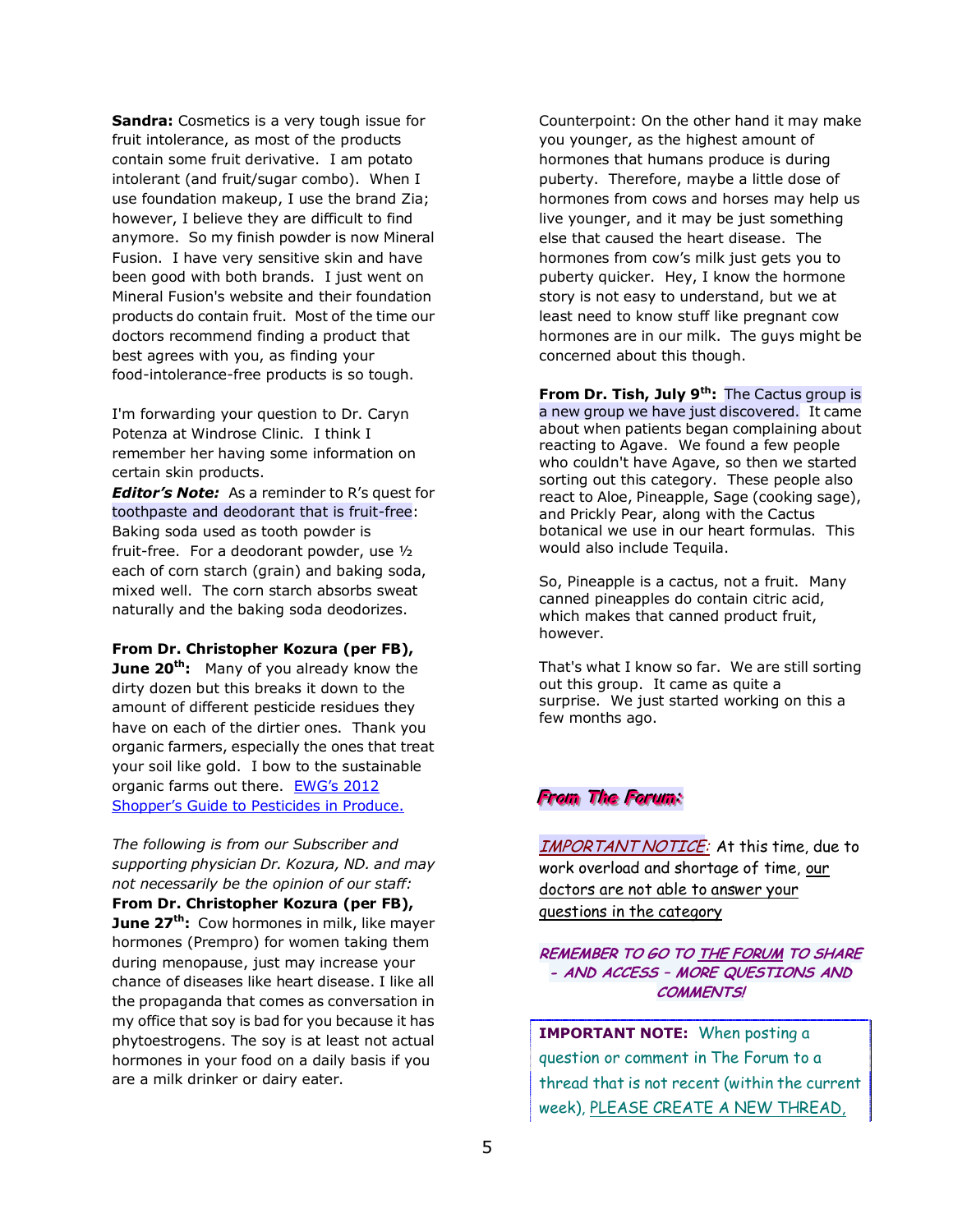even if the topic has been discussed at a prior time. This way, new entries won't get unintentionally missed.

**The Forum is a great way to make new friends!** It is a great opportunity for you to share tips, meals, recipes and any other information to help support and educate each other!



# FOOD LABEL QUIZ

#### **CAN YOU GUESS THE FOOD CATEGORIES OF INGREDIENTS LISTED ON THIS LABEL?**

The following list of ingredients is on a label from a product that is dated 06/12 in The Food Resource List:

**INGREDIENTS: Pineapple, Pineapple Juice And Clarified Pineapple Juice from Concentrate (Water, Clarified Pineapple Juice Concentrate).**

As part of my goal to help you in the quest of eating safely in accordance with your personal food intolerances, this section is another way to help you identify suspicious ingredients and … **HAVE SOME FUN!**

First, identify obvious food categories, i.e. potato starch  $=$  potato.

 $\blacksquare$  Next, identify potential hidden ingredients, i.e. guar gum = potato.

Finally, if you can answer this, you are exceptionally brilliant: What product is this?

**~~~ The answers are at the bottom of the New Recipes section,** 

**just above The Food Resource List Updates. ~~~**



# **NEW ~~ THE SOAP CORNER**

# **CUSTOM MADE SOAPS AVAILABLE. [Email me](mailto:manager@songofhealth.com) for a quote.**



The design of the **soaps** website page has been updated and is now more user friendly.

**Important changes to descriptions and ingredients:** In compliance with our doctors' new findings and the addition of the CACTUS food intolerance category, the following information has changed: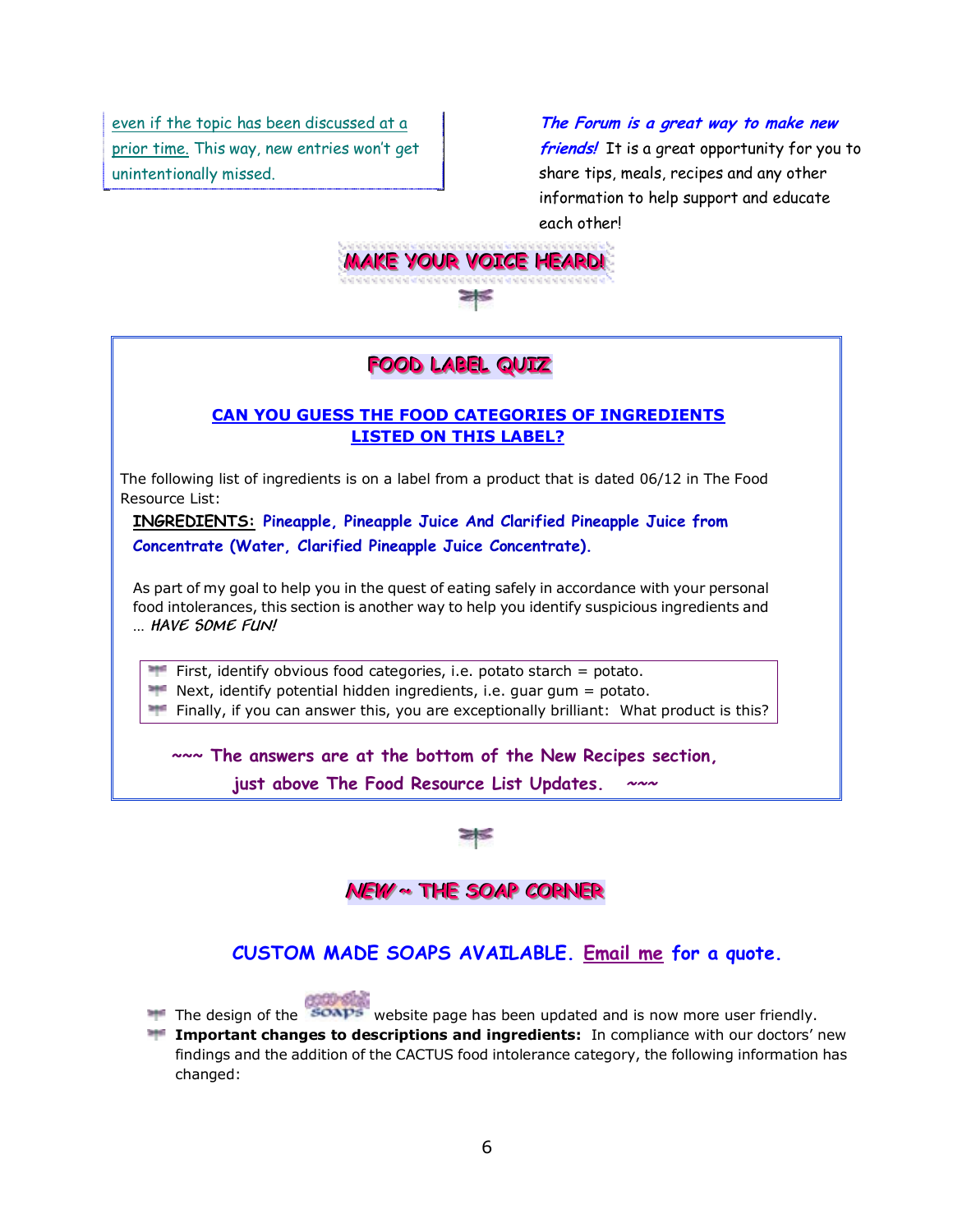**[•Ingredients We Use](http://www.songofhealth.com/soap.html#ingredients) ~ Natural Jojoba Oil: Per the Carroll Food Intolerance Method, this product has been evaluated to contain the food intolerance category CACTUS.** 

**[•Our Selection of coco](http://www.songofhealth.com/subscribers/soap.html#soaps)-shá Soa[ps](http://www.songofhealth.com/subscribers/soap.html#soaps) ~ Soaps will specify either: In accordance with the Carroll Food Intolerance Method, this product contains CACTUS. No other food intolerance categories are present; or, …contains CACTUS and GRAIN…**

Since it has been determined that the Unrefined African Shea Butter used in our soaps are food intolerance free, from now on all the **starting soaps will contain this enriching emollient butter.** 



#### **NEW ~ CREW [ORGANZA DRAWSTRING GIFT BAGS.](file:///C:/Documents%20and%20Settings/Sandy%20Strom/My%20Documents/SONG%20OF%20HEALTH/NEWSLETTERS/ORGANZA%20DRAWSTRING%20GIFT%20BAGS)**

These transparent bags with ribbon drawstrings will hold 2 bars of COUS Soap, making a special, unique, and beautiful gift. Choose from 5 colors: Shown: (Top row) Pink, Blue, Lavender, (Bottom) White, Black. 4-1/2" x 6-1/2" are \$.99 ea. (Regular \$1.20)

Following is the schedule of availability for new soaps

*Campers Friend Repels Bugs ~ Not People! Nicknamed "CAMO."* NOW AVAILABLE. Be prepared for your summer activities with this amazing soap.

#### **SUGGESTION: Hang these soaps [in your tent]**

**in the new ORGANZA DRAWSTRING GIFT BAGS when not bathing!** 

# **Unscented** the Butter

- NOW AVAILABLE
- Lavender Annie Latest batch, now with Unrefined Shea Butter and more essential oils of Lavender and Anise, available July 21<sup>st</sup>

BOAT COFFEE **~** *For People Who Fish and Cook* (**With Anise and Organic Coffee Grounds).** 

Anise is renowned for removing human scent and other odors, and for attracting fish. Coffee grounds aid in additional, yet kind-to-the-skin scrubbing. That's what makes this soap a must on the boat and in the kitchen! Available July  $21^{st}$ 

*SUMMET MINT* Refreshing Natural Added Protection. New batch, available July 25<sup>th</sup>, contains Organic Comfrey Powder and Leaf.

#### UNSCENTED CARROT RIPPLE

- **•** Made with Homemade Organic Carret Juice **Now with Unrefined African Shea Butter**  $\sim$  The new batch will be available July  $25<sup>th</sup>$ . There are still 2 bars available of the original batch, without Shea butter.
- Calypso Bay There was a delay on receiving backordered supplies. There are 2 bars still available. The next batch will hopefully be available by August  $5<sup>th</sup>$ .



 $\sim$  Each month we bring you articles on a myriad of topics regarding health and environmental issues. The main focus of Song of Health is to avail you of expert information on the Carroll Food Intolerance dietary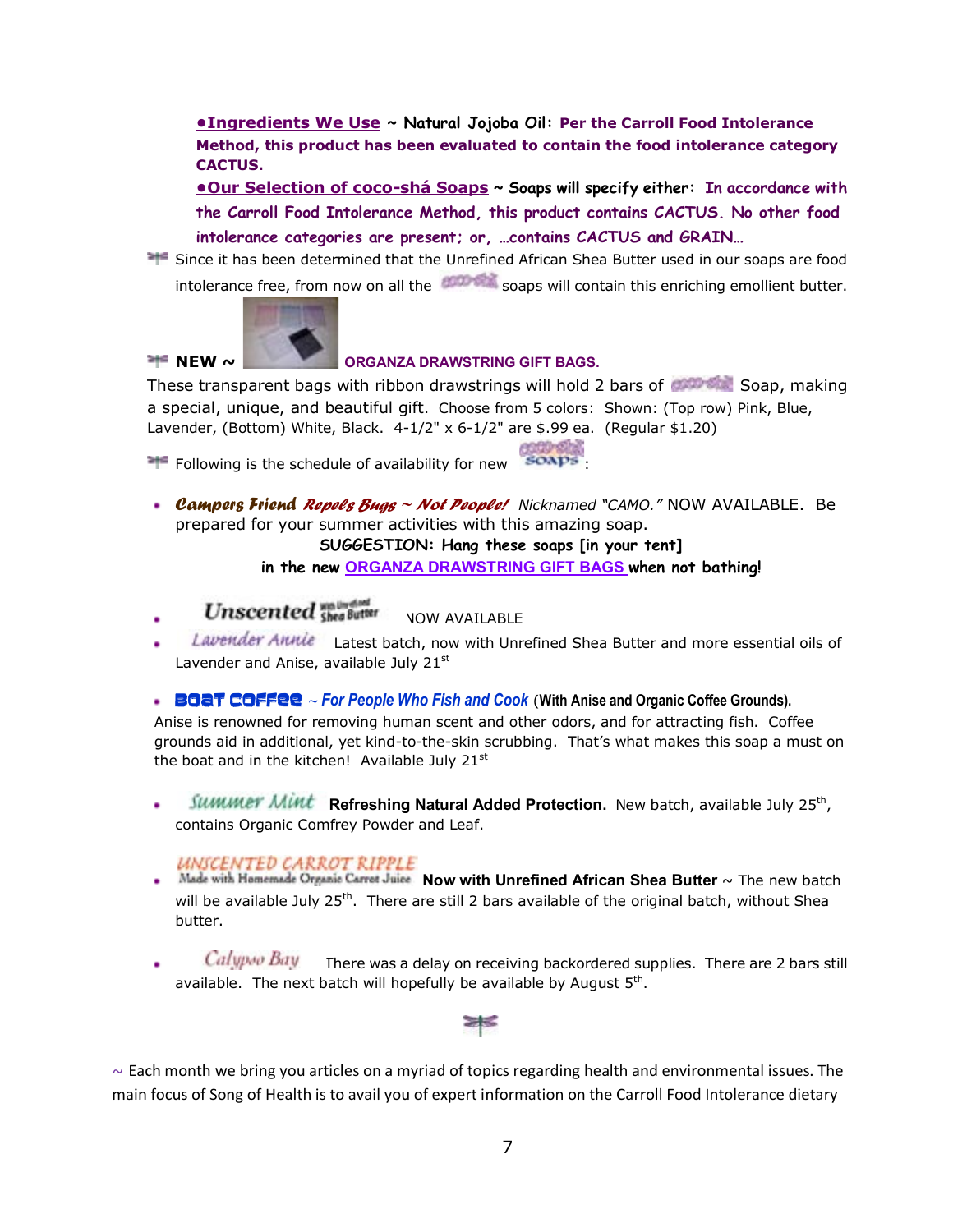methods. This – *DIET* - is the first step to getting and staying well. We feel there are also many other interesting and important issues to be aware of, so we share our findings with you, on what may have a cause and effect on our health and lives.  $\sim$ 

#### **SHARING EXPERIENCES:**

**Remember that eating our food intolerances can have a dramatic effect on our moods as well as other symptoms we discuss,** *ad infinitum.*

# **NEW CATEGORY: THE CACTUS FAMILY** *By Sandra Strom, CEO of Song of Health*

Our brilliant Naturopaths --- Doctors "Tish" Dick, Potenza, and Zeff --- have recently identified a new food intolerance category. According to Dr. Tish, after several patients expressed distress from Agave they began working to sort out a category of related plants that also caused reactions for these people. Thus, we are now adding a new section to our list of Food Categories --- the CACTUS family.

*So far, the plants identified in the Cactus category are Agave (includes Tequila), Aloe, Jojoba, Pineapple, Prickly Pear, Sage (Salvia officinalis [garden sage, common sage] – used in cooking), and the botanical Cactus Grandiflora.* Dr. Tish will also be looking into Yucca and Cassava (Yuca) to determine if they, too, belong in this family, as well as anything else suspected.

It is a curious phenomenon that all these years Pineapple was considered to be in the Fruit category. Most likely because many of the canned Pineapple goods contain citric acid; so, whenever a Pineapple product was evaluated it analyzed positive for Fruit. Because the Cactus food intolerance, not a common one, was not realized until now, the secret of Pineapple was kept well hidden. Needless to say, this all came as quite a surprise to our doctors!

#### **What supposes a plant to be a member of the Cactus Food Intolerance family?**

Having only been a few months since this food intolerance was identified, the classification of all that is included is still not complete. I researched the above named plants to see what they might have in common, remembering that an obvious similarity does not preclude positivity for intolerance. With that in mind, this is what I've briefly found:

Under Scientific Classification, "Clade"  $\sim$ Monicots include Agave, Aloe, and Pineapple. "Clade"  $\sim$  Eudicots include Jojoba, Prickly Pear, and Sage (*Salvia officinalis).* Further breakdown into plant family, genus, etc. is dissimilar among the plants.

All but the Jojoba and Sage have a similarity of fleshy, spiny leaves. Jojoba's leaves are fleshy without the spines. Sage is an evergreen shrub whose leaves are not fleshy, as are the others, appearing more like the herbaceous plant we would expect.

So far, the information I have on CACTUS food intolerance is obviously limited. As our doctors' findings increase, we will continue to share the information with you. In the meantime, we will be adding the new page in the Food Categories section at Song of Health, to share with you what we know at this point.

I send out a big cheer to our doctors for their amazing work in affording this opportunity for even more people to restore and maintain their health and well being. Please join me in your support for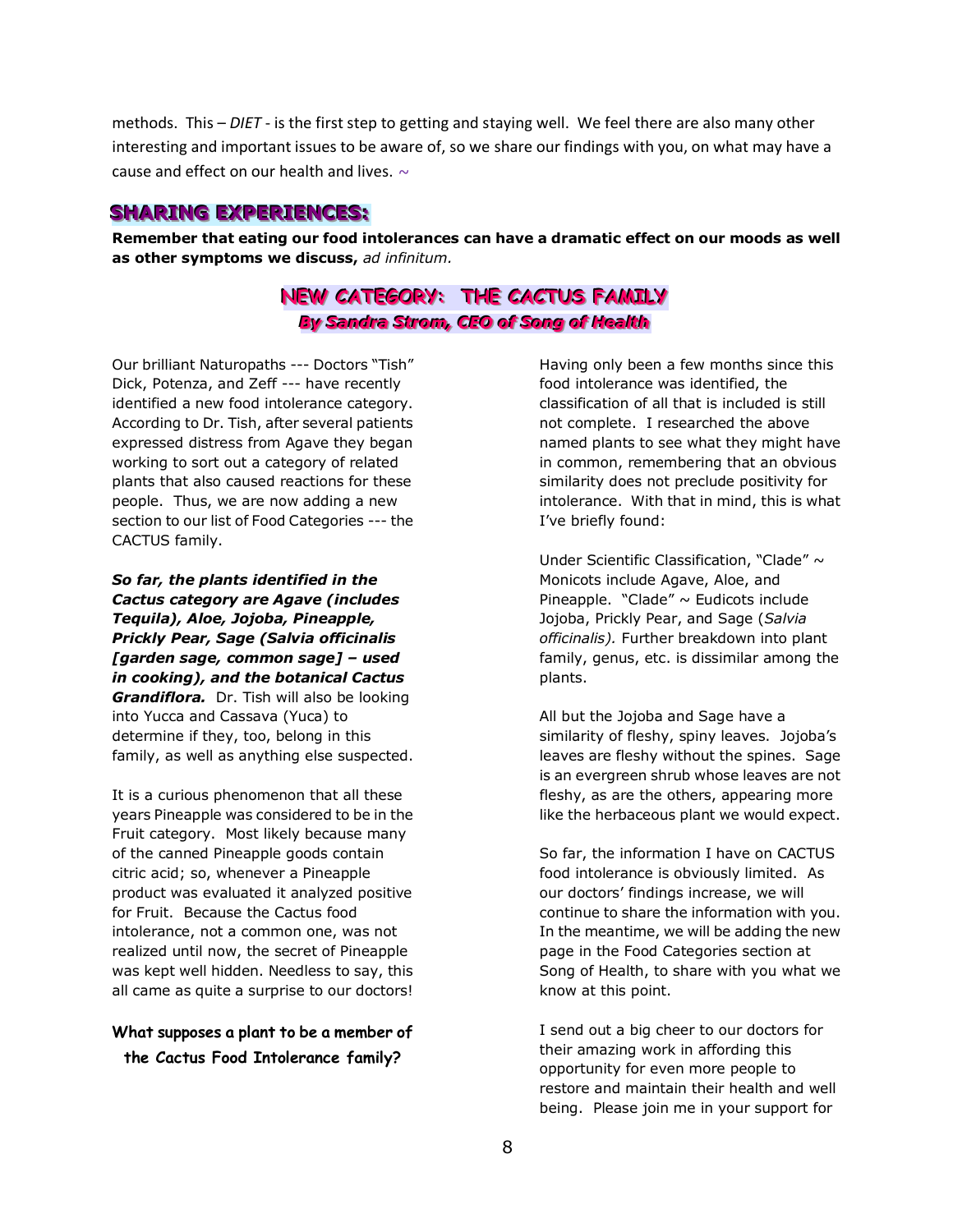their untiring efforts with our best welfare as their first concern.

References: Dr. Letitia Dick, ND.; [www.Wikipedia.org;](http://www.wikipedia.org/) [http://plants.usda.gov/java/profile?symbol=SA](http://plants.usda.gov/java/profile?symbol=SAOF2) [OF2](http://plants.usda.gov/java/profile?symbol=SAOF2)

*To All My Relations,* **Sandra**

# **"Every dis-ease known to humans is created in our digestion system" ~ Dr. Harold Dick, ND**



#### **Each month a new recipe(s) are published in the Recipes section at Song of Health. In the newsletter they are listed and linked** so you can easily go to them in the Recipes section.

 $\geq$ The ingredients for all the recipes are coded for the *basic* food intolerance categories.

 $\frac{1}{\sqrt{2}}$ From time to time you may find an existing recipe has been slightly corrected from the original, in order to make it easier to follow, or to update new findings of ingredients for food intolerances.

`a†d WE INVITE YOU TO SHARE YOUR SUGGESTIONS, RECIPES, COMMENTS AND CONCERNS. Please go to [The Forum](http://www.songofhealth.com/subscribers/forumintro.html) and post in the Recipes section, or contact us at [manager@songofhealth.com.](mailto:manager@songofhealth.com)

#### *~* **REMEMBER TO EAT ORGANICALLY GROWN, LOCAL FOODS WHENEVER POSSIBLE.**

*~ We recommend you use Celtic sea salt, which is Neutral and pure...and delicious!* 

#### *REMEMBER TO:* **REFER TO THE [FOOD SUBSTITUTIONS LIST](http://www.songofhealth.com/subscribers/foodresources/foodsub.html) FOR ALTERNATIVES AND THE [FOOD RESOURCE LIST](http://www.songofhealth.com/subscribers/foodresources/intro.html) FOR HIDDEN INGREDIENTS.**

#### **LIST OF NEW RECIPES**

Just click on the recipe link to go directly to it in the RECIPES SECTION, or copy and paste the "url". Remember to log in first!

#### **Is there a recipe you would like to have, or need help adapting? I'm happy to help! Contact me at [manager@songofhealth.com.](mailto:manager@songofhealth.com)**

Picnics, ball games, and other favorite summer activities call for easy dishes using the fresh bounty of the season. Here is a recipe that is delicious, healthy, and beautiful. Remember to refer to the Food Substitutions List whenever necessary.

#### **VEGETABLES: [ASPARAGUS AND TOMATO VINAGRETTE \(Served Cold\)](http://www.songofhealth.com/subscribers/recipes/vegetables.html#AsparagusAndTomato)**

Check out the [Recipes](http://www.songofhealth.com/cgi/forum/mf_browse.pl?Com=category&Category=a01xF166) category in The Forum for recipes that fellow Subscribers have been gracious enough to share! Plus, cooking and baking questions are asked and answered.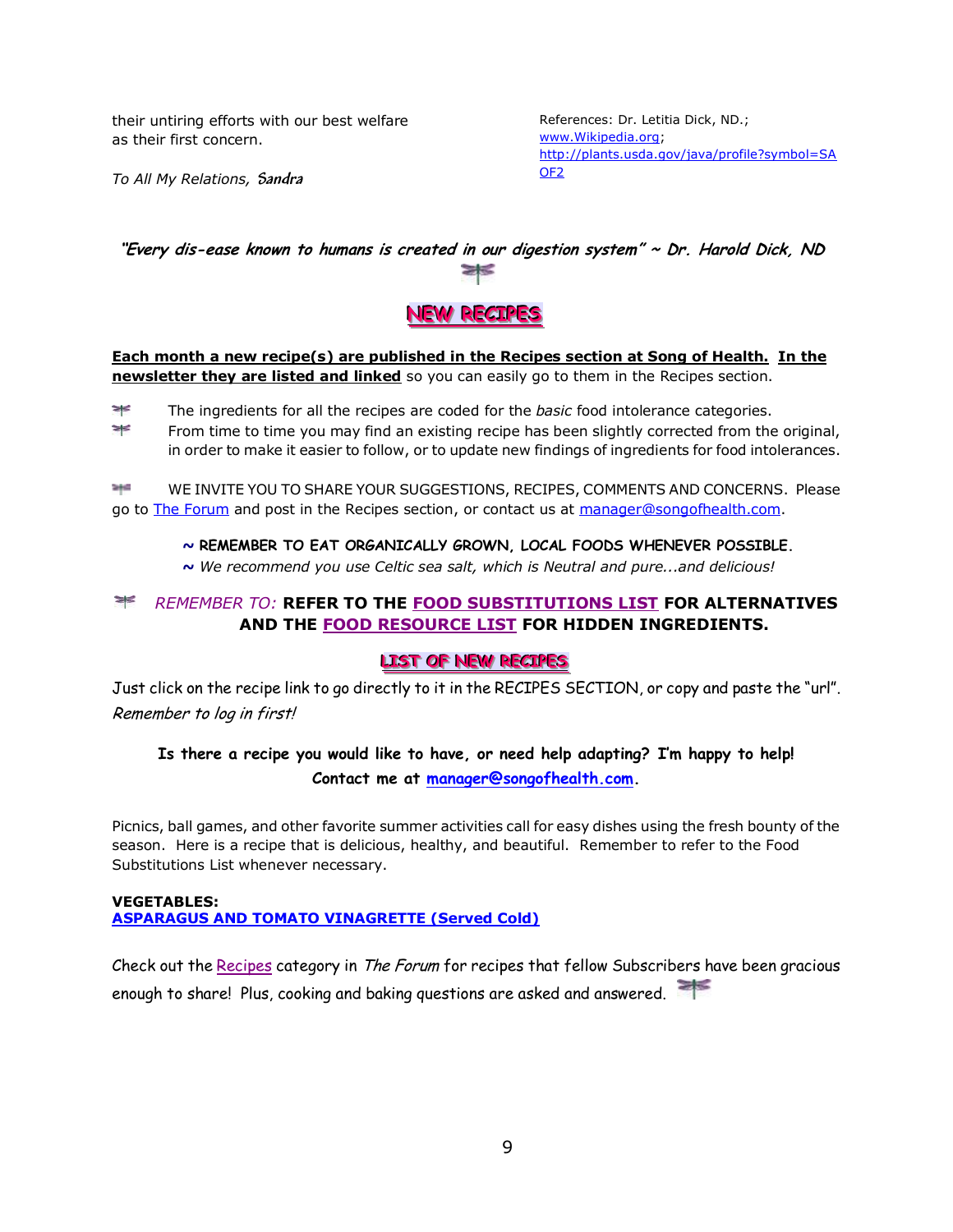

#### *Wasn't that fun?! How did you do?*

**REMINDER: IMPORTANT!** We will continue to print this message in every newsletter from **now on. It is an important issue that we believe needs to always be addressed:** On occasion, a Subscriber will ask our doctors a food intolerance question and their responses will slightly differ. This has sometimes caused confusion and has been expressed directly to one of our doctors by several patients.

Per our doctors: "…most likely, we are not evaluating foods for, e.g., potato content. We are evaluating a food against a blood sample of a person with a known potato intolerance…" Test results for one patient to a food can vary from another patient, even though they are intolerant to the same food category. So, one doctor may determine a different result than any of the other doctors who competently perform this analysis, because they are evaluating for a patient's specificity to a specific food sample. "It is one of the peculiarities of the methodology."

For this reason, we constantly emphasize throughout the Song of Health website that the information found on the website is a guide only. If you have any personal issues with a product, in other words, an evaluation shows that a food should be OK for you to eat, yet you have a reaction to it anyway, we suggest you refrain from consuming it until you have it evaluated for you personally.

Always, always, always consult your physician with any medical issues you may be experiencing, any drugs you have questions about, or your medical care. Our purpose is to help you to determine what foods are included in food intolerance categories. All other information, including articles, are for educational purposes and is not meant to replace your doctor's care for you. We are set up as a support team for doctor, patient and Subscriber. There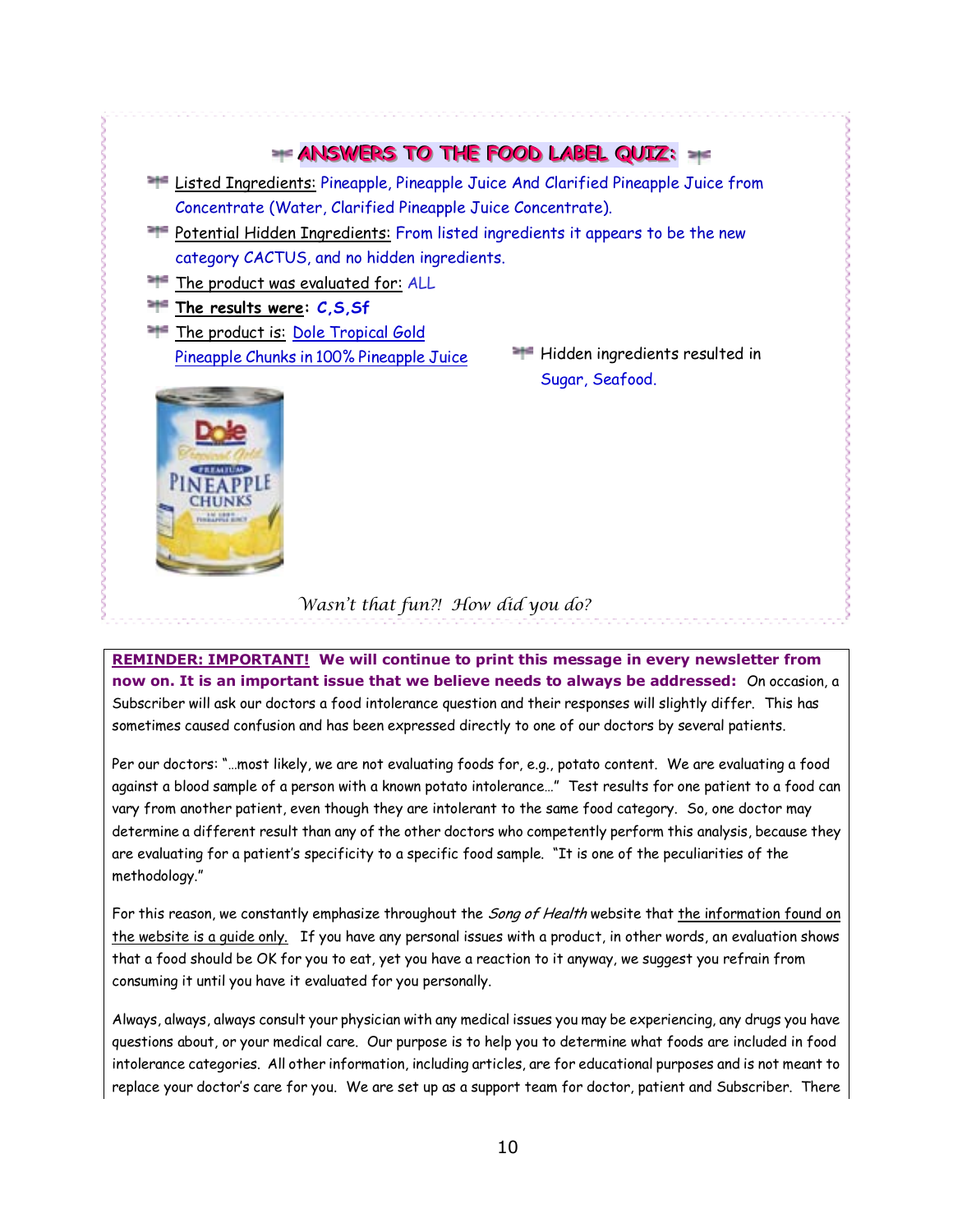are many questions *Song of Health* can answer for you, and we encourage you to ask us first, in regards to food and food intolerances. All other medical discussions should be directed to your physician.

If you have any questions or comments, please contact us. We are here to support you and your efforts to claim and maintain great health by refraining from your food intolerances. **In Health, Sandra Strom**

 $\geq$ 

**\*About this month's picture: A Peek of The Catolica Inglesia through Arches, Topiary Park in Zarcero, Costa Rica.** This represents a taste of this fantastical city park. Animal shapes, both contemporary and prehistoric, are also hand-trimmed and shaped, along with splattering colors of beautiful flowers. There are no power tools to create and maintain these masterpieces - just men standing on ladders, when necessary, using hand clippers and shears, to ensure near-perfection. I thought of all of you while walking through the splendor, attempting to capture glimpses of Costa Rica to share with you.

FOOD RESOURCE LIST UPDATES

#### **THE FOOD RESOURCE LIST ON THE WEBSITE IS AVAILABLE IN PRINTABLE VERSION. Use the codes below to translate the Results Column. KEY FOR RESULT CODES**

| $ALL =$ | <b>Bad for All</b> | $M =$  | <b>Meat</b>            |
|---------|--------------------|--------|------------------------|
| $C =$   | <b>Cactus</b>      | $Ms =$ | <b>Mine Salt</b>       |
| $D =$   | <b>Dairy</b>       | $N =$  | <b>Neutral for All</b> |
| $E =$   | <b>Egg</b>         | $P =$  | <b>Potato</b>          |
| $F =$   | <b>Fruit</b>       | $Sf =$ | <b>Seafood</b>         |
| $G =$   | <b>Grain</b>       | $Sy =$ | <b>Soy</b>             |
| $H =$   | <b>Honey</b>       | $S =$  | <b>Sugar</b>           |

#### **HOW TO READ THE FOOD RESOURCE LIST AND USE THE KEY:**

 $\blacktriangleright$  As items are submitted and analyzed by our staff doctors, they are then added to the Food Resource List on the *Song of Health* website. We compile the updated lists to email to you as well.

**The items are listed per category.** 

By listing the **"Date Evaluated"** you can be assured of the most recent updates.

 Under the **"Evaluated For"** column, "ALL" signifies that the product has been analyzed for all food categories included in the Carroll Food Intolerance Evaluation Method. In some cases, you will see ingredients listed in the **"Results"** column that are not included in "Evaluated For." This is because the